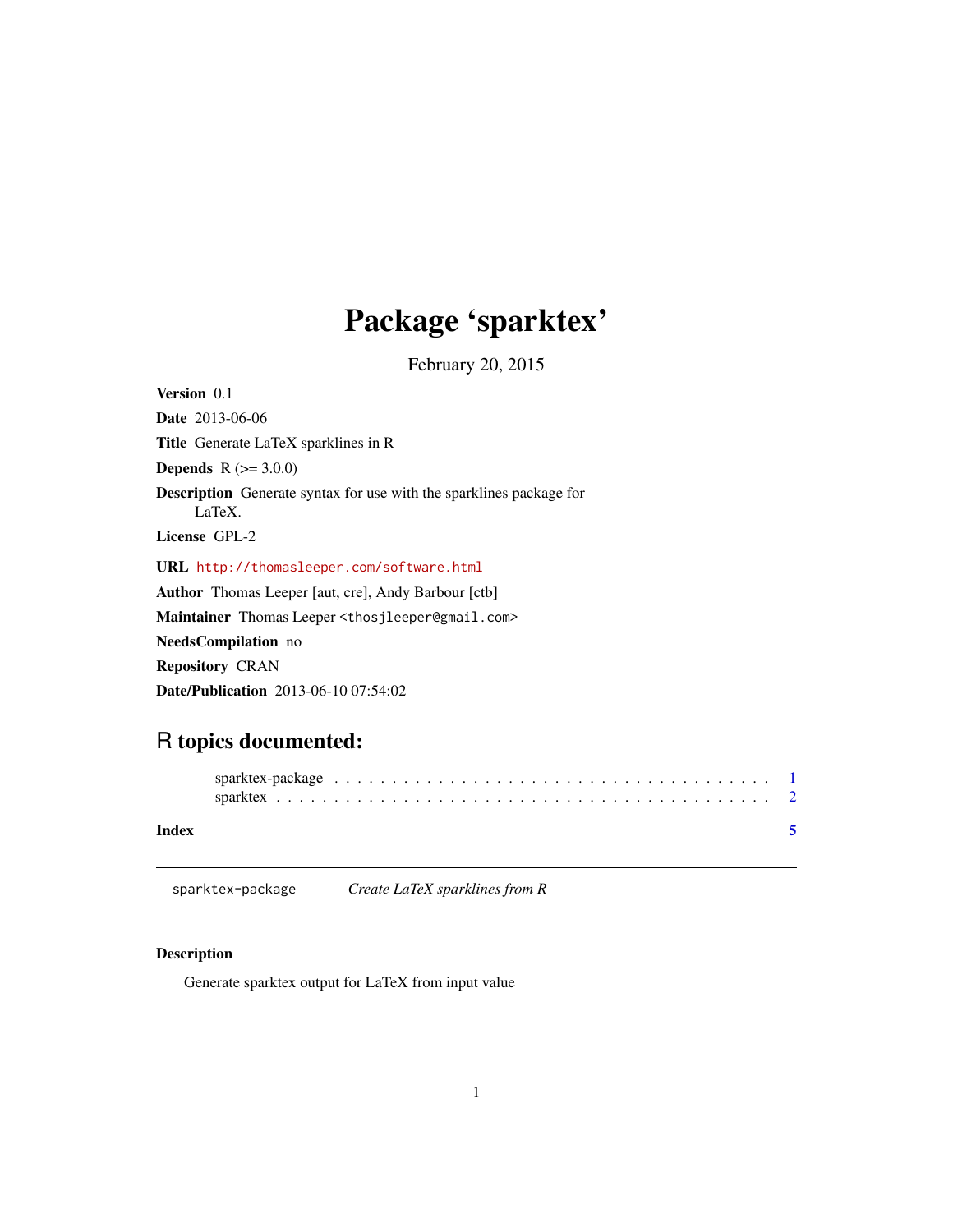# <span id="page-1-0"></span>Details

| Package: | sparktex   |
|----------|------------|
| Type:    | Package    |
| Version: | 0.1        |
| Date:    | 2013-06-06 |
| License: | $GPL-2$    |
|          |            |

# Author(s)

Thomas J. Leeper, with contributions from Andy Barbour Maintainer: Thomas J. Leeper <thosjleeper@gmail.com>

sparktex *Generate sparktex output*

# Description

Generate sparktex output for LaTeX from input value

# Usage

```
sparktex(y, x=NULL, height=1.75, width=NULL,
type=c("sparkline","sparkspike"),
color=NULL, linewidth=NULL,
rectangle=NULL, sparkdot=NULL,
normalize=FALSE, catfile="", ...)
```
# Arguments

| y         | A vector of data values.                                                                                                              |
|-----------|---------------------------------------------------------------------------------------------------------------------------------------|
| x         | An optional vector containing horizontal positions of y values. If NULL, evenly<br>spaced positions will be calculated automatically. |
| height    | The height of the sparkplot as a percentage of line height. Default is 1.75, per<br>sparklines documentation.                         |
| width     | The width of the sparkline. See examples.                                                                                             |
| type      | Either "sparkline" for a lineplot or "sparkspike" for a barplot.                                                                      |
| color     | Optionally, a two-element character specifying a LaTeX color model and color<br>specification for the sparkline or sparkspikes.       |
| linewidth | An optional value specifying the width of the sparkspikes or the width of the<br>sparkline in pt.                                     |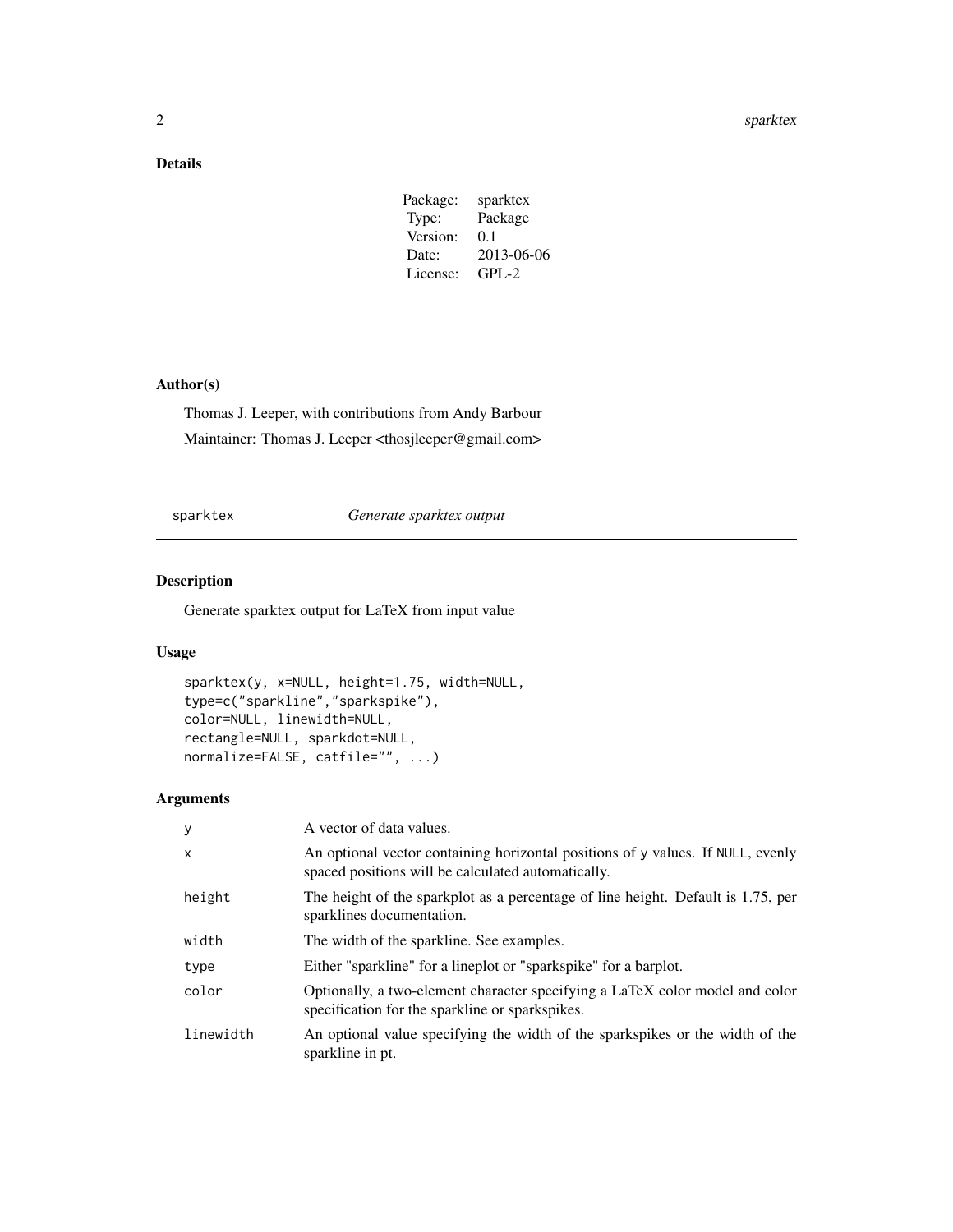#### <span id="page-2-0"></span>sparktex 3

| rectangle | Optionally, a two- or four-element vector specifying the vertical lower and upper<br>bounds of a background rectangle to draw behind the full width of the sparkline<br>(if both values are equal, nothing is drawn) and, optionally, the LaTeX color<br>model and color specification for the rectangles. If only the bounds are specified,<br>the default color model and specification is used ("gray", "0.9"). See examples. |
|-----------|----------------------------------------------------------------------------------------------------------------------------------------------------------------------------------------------------------------------------------------------------------------------------------------------------------------------------------------------------------------------------------------------------------------------------------|
| sparkdot  | An optional argument which, if specified, should consist of a list of three-<br>element vectors, where the elements are - respectively - an x value, a y value,<br>and a color. If specifying sparkdot(s), it is probably best to specify $x$ values to<br>prevent misplacement due to automatic rescaling of x.                                                                                                                 |
| normalize | A logical specifying whether $y$ should be rescaled to the dimensions $(0,1)$ . If<br>height=1 and normalize=TRUE, the entire sparkline fits within a single LaTeX<br>line. If normalize=FALSE and/or height $> 1$ (default is 1.75), the sparkline will<br>spillover vertically.                                                                                                                                                |
| catfile   | An optional file where the output should be written. If "" (the default), the<br>output is sent to stdout.                                                                                                                                                                                                                                                                                                                       |
|           | Optional arguments passed to cat.                                                                                                                                                                                                                                                                                                                                                                                                |

# Details

This package can be used to generate the LaTeX markup necessary to display sparklines (lineplots) and sparkspikes (barplots) for the sparklines environment from the "sparklines" LaTeX package. Markup can either be written to stdout, e.g. to incorporate directly in a Sweave or knitr output, or saved to file. The sparklines can be included in LaTeX body text or other environments, e.g., tabular, making it a relatively flexible means of incorporating simple in-text graphics.

#### Value

A call to sparktex invisibly returns a three-element list containing:

| x   | A numeric vector of (possibly adjusted) x positions. |
|-----|------------------------------------------------------|
| ν   | A numeric vector of (possibly adjusted) y positions. |
| tex | A character string containing the LaTeX output.      |

If file is not an emptry string, then the content of tex are written to the file, otherwise the content is sent to stdout.

### Note

The sparklines environment is only available with pdflatex. \usepackage{sparklines} must be declared in the LaTeX preamble.

### Author(s)

Thomas J. Leeper, with contributions from Andy Barbour

## References

For information on the LaTeX sparklines package, see <http://www.ctan.org/pkg/sparklines>.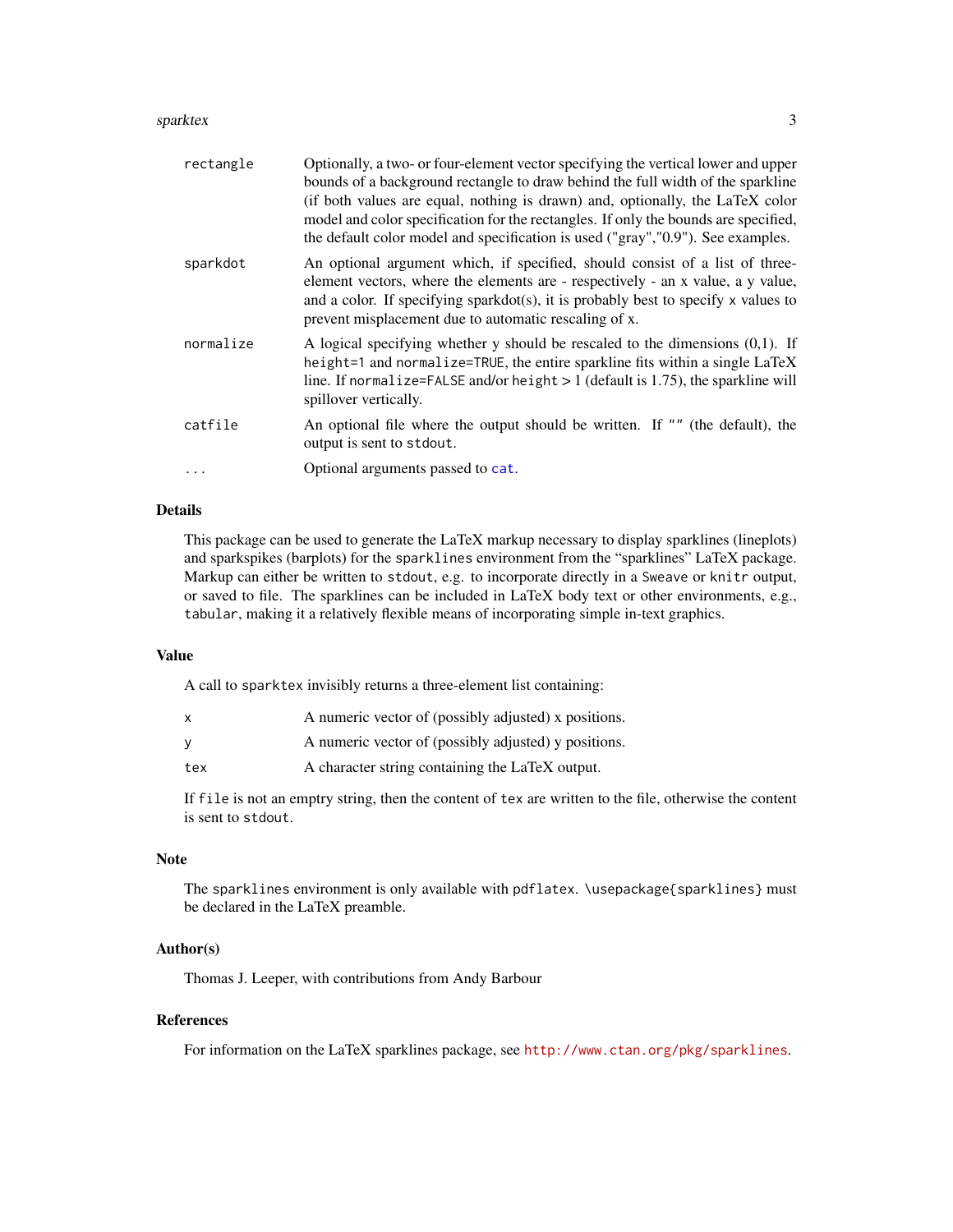#### Examples

```
# Output from all examples included in `sparktex-examples.pdf`
```

```
# data for sparklines
vals \leftarrow sin(seq(1:10))# basic sparkline
sparktex(vals)
# a wider sparkline
sparktex(vals, width=40)
# a thicker sparkline
sparktex(vals, linewidth=3)
# a sparkspike/barplot
sparktex(vals, type="sparkspike")
# constrain y to (0,1)
sparktex(vals, normalize=TRUE)
# constrain the sparkline to LaTeX line height
sparktex(vals, height=1)
# a gray background
sparktex(vals, rectangle=c(1,2))
# a colored background
sparktex(vals, rectangle=c(1,2,"rgb","0.5,0.7,0.3"))
# two colored background rectangles
sparktex(vals, rectangle=list(c(1,2,"rgb","0.5,0.7,0.3"), c(-1,0,"rgb","0.2,0.7,0.3")))
# a sparkline with start and end points
sparktex(vals, sparkdot=list(c(0.0864,sin(1),"blue"), c(0.9136,sin(10),"red")))
# a thick purple sparkline
```
sparktex(vals, linewidth=2, normalize=TRUE, color=c("named","purple"))